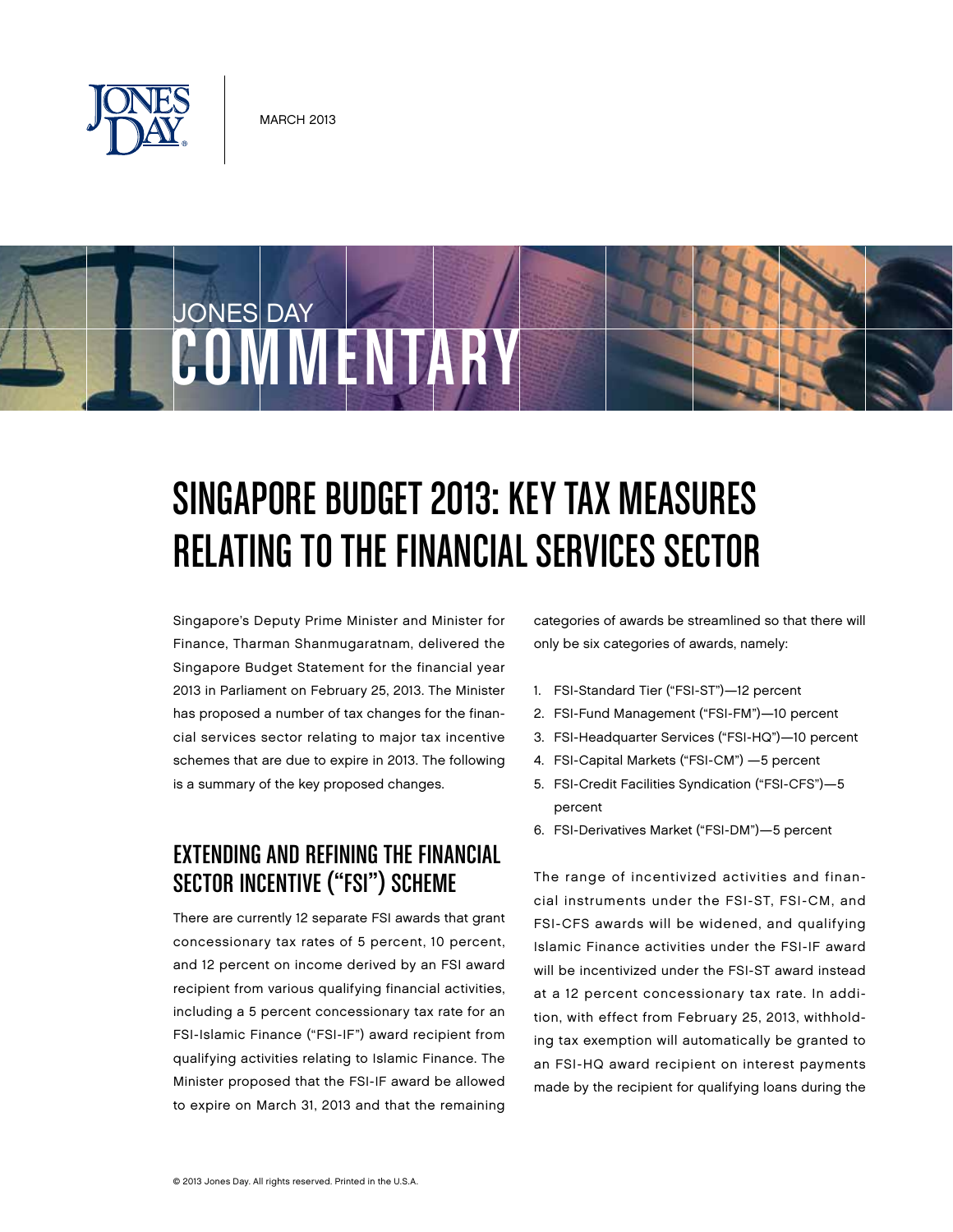tenure of its award. Save for the changes relating to Islamic Finance and the withholding tax exemption, all changes will take effect from January 1, 2014. Existing award recipients may continue under their awards until the end of their respective award tenures. Further details pertaining to these proposed changes will be released by the MAS by the end of June 2013.

#### Extending and Refining the Qualifying Debt Securities ("QDS") and Qualifying Debt Securities Plus ("QDS+") Schemes

Currently, companies in Singapore enjoy a concessionary tax rate of 10 percent on interest, discount, prepayment fees, redemption premium, and break cost ("Qualifying Income") derived from QDS, while qualifying individuals and qualifying nonresidents are exempt from tax on such Qualifying Income. To qualify as a QDS, a debt security must be substantially arranged by financial institutions in Singapore. The QDS scheme was to expire on December 31, 2013. The Minister has now proposed to extend the QDS scheme for another five years to December 31, 2018. The condition of "substantially arranged in Singapore" will be rationalized to make it easier for issuers to comply, and the rationalized condition will apply to debt securities issued during the extended period of January 1, 2014 to December 31, 2014.

Under the existing QDS+ scheme, which was due to expire concurrent with the QDS scheme on December 31, 2013, all investors are exempt from tax on Qualifying Income derived from QDS that are debt securities (other than Singapore Government Securities) with an original maturity of at least 10 years and Islamic debt securities. This is with the condition that any amount payable by the issuer to the investor of an Islamic debt security cannot be deductible against the income of the issuer accruing in or derived from Singapore or received in Singapore. One of the qualifying conditions under the QDS+ scheme is that the debt securities and Islamic debt securities cannot be redeemed, called, exchanged, or converted within 10 years from the date of their issue, which has proved to be a problem for many issuers. The Minister has now proposed to extend the QDS scheme for another five years to

December 31, 2018, and will be refined to allow debt securities with standard early termination clauses to qualify for the QDS+ scheme, subject to conditions.

Details pertaining to the proposed changes to the QDS and QDS+ schemes will be released by the MAS by the end of June 2013.

## Extending the Approved Special Purpose Vehicle ("ASPV") Scheme

Tax exemption is currently granted on (i) income derived by a Singapore-resident ASPV from approved asset securitization transactions and on (ii) payments liable to be paid by the ASPV for OTC financial derivatives in connection with an approved asset securitization transaction to a qualifying nonresident, provided that it issues at least S\$20 million of QDS (unless otherwise approved by the Minister or such person as he may appoint). In addition, input Goods and Services Tax may be recovered by the ASPV at a fixed rate of 76 percent on qualifying business expenses incurred under approved securitization transactions. Stamp duty will be remitted on the instrument relating to the transfer of asset to it under an approved asset securitization transaction. The ASPV scheme was due to expire on December 31, 2013. With the proposed extension of the QDS scheme, the Minister has proposed that the ASPV scheme be similarly extended for another five years to December 31, 2018 for the continued development of the structured debt market. All conditions of the ASPV scheme will continue to apply.

## Extending the Tax Exemption of Income Derived by Primary Dealers from Trading in Singapore Government Securities

To encourage trading in Singapore Government Securities, tax exemption is currently granted on income derived by primary dealers from trading in Singapore Government Securities. The tax exemption was due to expire on December 31, 2013. The Minister has proposed that the tax exemption be extended for another five years to December 31, 2018.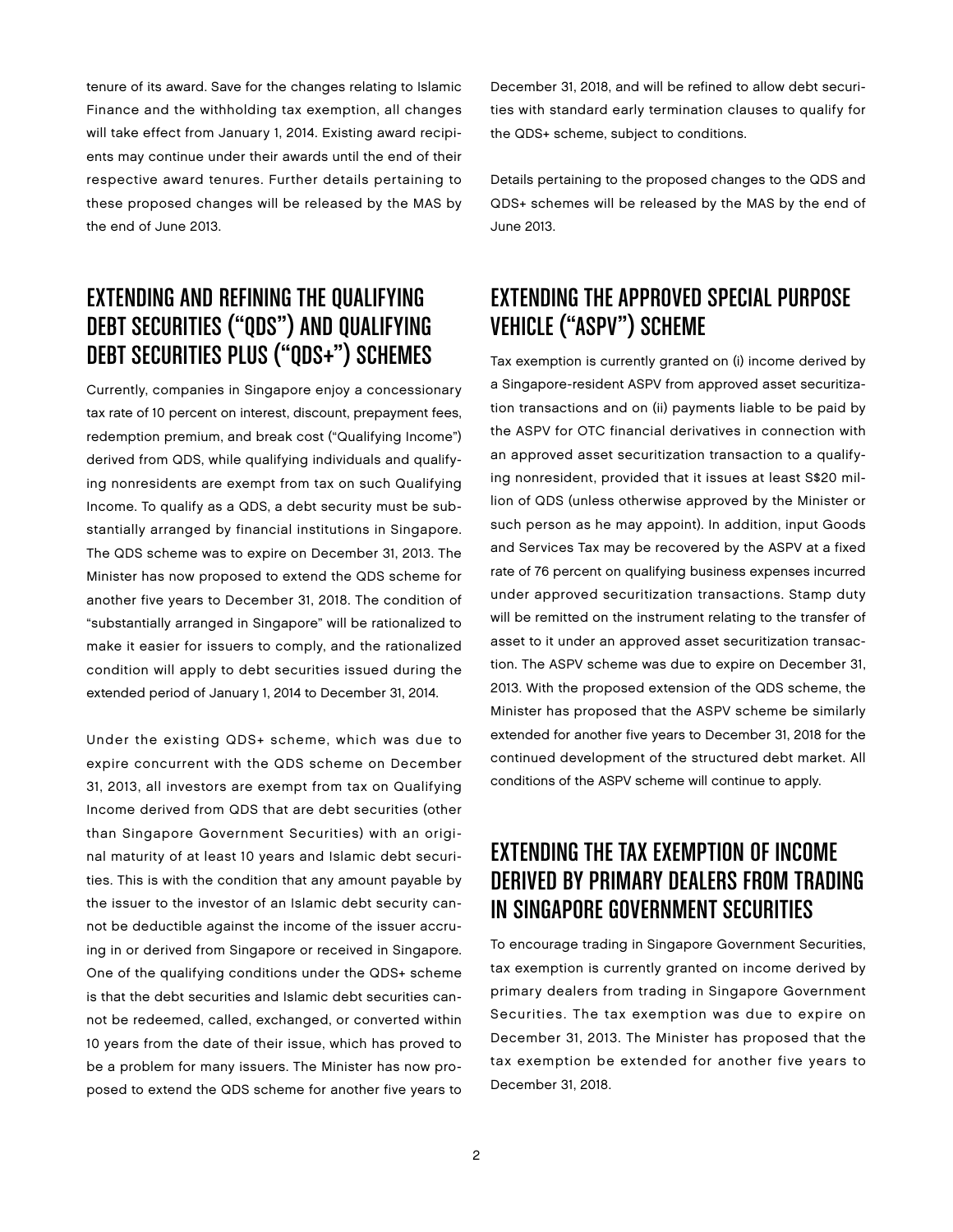### Enhancing the Tax Exemption of Underwriting of Offshore Specialized Insurance Risks

Currently, approved specialized insurers and reinsurers enjoy tax exemption for a period not exceeding five years (subject to renewal) on qualifying income derived from qualifying offshore specialized insurance lines, namely terrorism, political, energy, aviation and aerospace, and agricultural risks. The Minister has proposed that the scheme be expanded with effect from February 25, 2013 to cover qualifying income derived from offshore Catastrophe Excess of Loss ("CAT-XOL") reinsurance layers providing coverage for more than one risk arising from a single event and against natural perils. Further details pertaining to the proposed change will be released by the MAS by the end of April 2013.

## Extending and Enhancing the Offshore Insurance Broking Business Scheme

Currently, a Singapore company that is licensed as a direct insurance and reinsurance broker may apply to the MAS as an approved company under the Offshore Insurance Broking Business scheme. Upon approval, the company will be granted tax incentive for a period of five to 10 years, during which the fees and commissions derived by the approved company from the provision of insurance (life or general insurance, or both) broking, and advisory services to its non-Singapore based clients (i.e., nonresidents who either do not have a permanent establishment in Singapore and do not carry on a business in Singapore, or who carry on operation in Singapore through a permanent establishment in Singapore but do not use funds from their operations in Singapore to finance the insurance premiums and brokerage fees and commissions) are subject to a 10 percent concessionary tax rate. The scheme was due to expire on March 31, 2013. The Minister has now proposed to extend the scheme for another five years so that the window period for application under the scheme will close on March 31, 2018. In addition, it is proposed that a new 5 percent-tier award be granted for the provision of qualifying offshore specialty insurance broking and advisory services with effect from April 1, 2013. Further details pertaining to the proposed changes will be released by the MAS by the end of April 2013.

# Expiration of the Offshore Insurance Business Scheme for Islamic Insurance and Reinsurance

Under the Offshore Insurance Business Scheme, an approved insurer or reinsurer enjoys a 10 percent concessionary tax rate on qualifying income earned through its offshore life business or the general business of insuring and reinsuring offshore risks. In addition, approved insurers and reinsurers can enjoy a lower concessionary tax rate of 5 percent on qualifying income derived from the business of offshore Islamic insurance (takaful) and Islamic reinsurance (retakaful) under the Islamic Insurance and Reinsurance scheme, which will expire on March 31, 2013. The Minister has proposed that the incentive for takaful/retakaful be allowed to expire, and insurers who conduct offshore takaful and retakaful activities may instead qualify under the existing standard tier 10 percent Offshore Insurance Business Scheme. This effectively levels the playing field and provides for tax neutrality between traditional insurance/reinsurance and takaful/retakaful activities.

# Expiration of the Family-Owned Investment Holding Companies ("FIHC") **SCHEME**

In 2008, the Minister introduced a tax exemption on specific Singapore-sourced investment income derived directly and all foreign-sourced income received directly by an approved FIHC for a period of five years. The Minister has proposed that the FIHC scheme be allowed to expire on March 31, 2013. Going forward, private clients will need to consider other alternatives for their wealth management and succession planning structures. Existing FIHCs that are incorporated before the expiration of the FIHC scheme will continue to enjoy the tax exemption indefinitely, as long as they continue to meet the specified conditions on or after April 1, 2013.